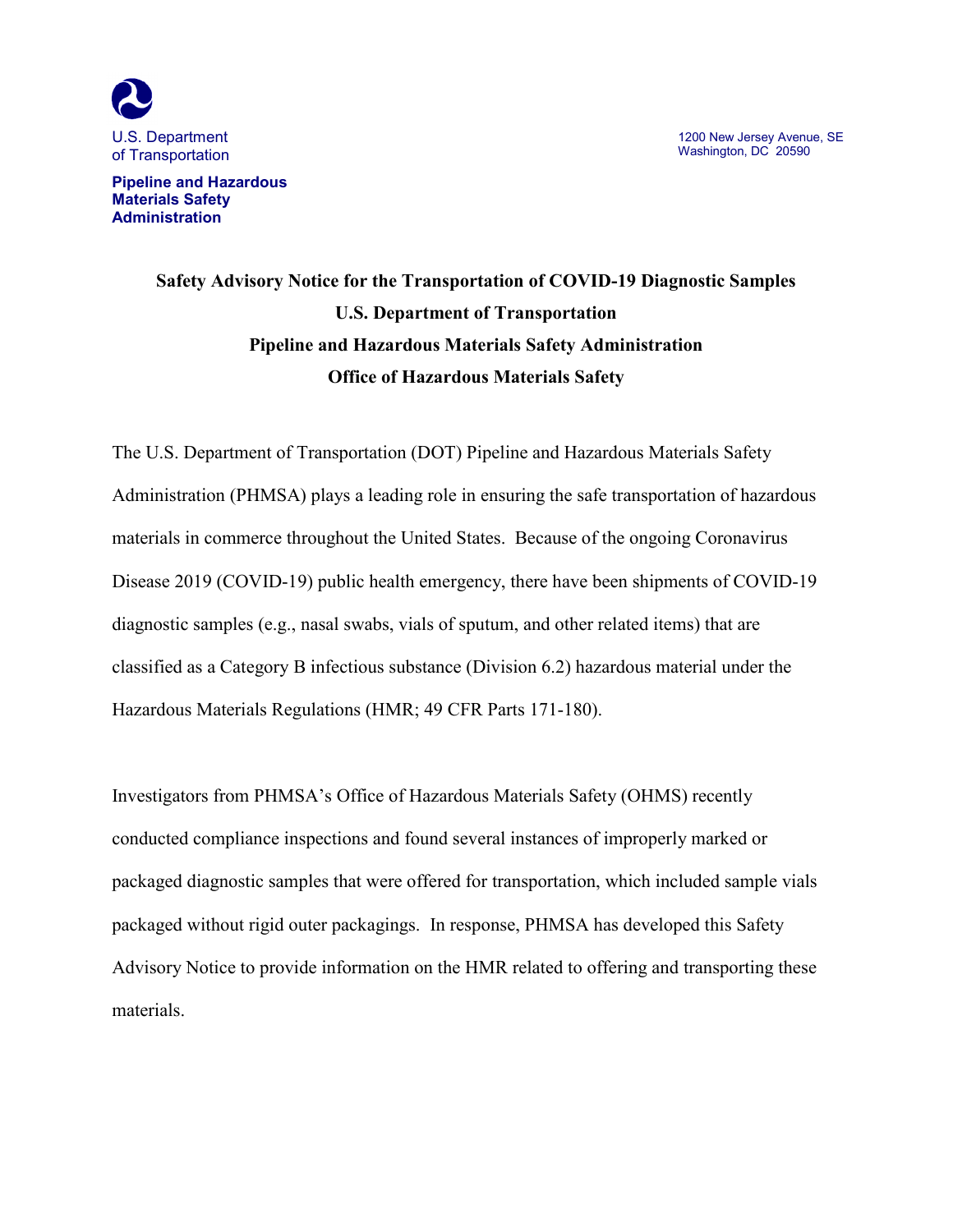Based on information we received from the Centers for Disease Control and Prevention (CDC) and the World Health Organization (WHO), it is our understanding that human and animal specimen samples that are used to test for severe acute respiratory syndrome coronavirus 2 (SARS-CoV-2) should be classed and described as "UN3373, Biological substance, Category B, 6.2." A Category B infectious substance is a material known or reasonably expected to contain a pathogen in a form not generally capable of causing permanent disability or life-threatening or fatal disease in otherwise healthy humans or animals when exposure to it occurs. To ensure their safe transportation, SARS-CoV-2 diagnostic samples must be packaged and offered for transportation in conformity with the applicable requirements in the HMR for Category B infectious substances.

## **Triple Packaging**

The packaging requirements for Category B infectious substances are prescribed in § 173.199 of the HMR. Under this section, Category B infectious substances must be properly triple-packaged, which means the diagnostic sample is first placed in a primary receptacle that is leakproof for liquids or siftproof for solids. The primary receptacle is then placed in a secondary leakproof or siftproof packaging. The secondary packaging is then placed in a rigid outer packaging.

The completed package must be designed, constructed, maintained, filled, and closed so that under conditions normal to transportation, there is no release of hazardous materials. Furthermore, the completed package effectiveness must not be substantially reduced by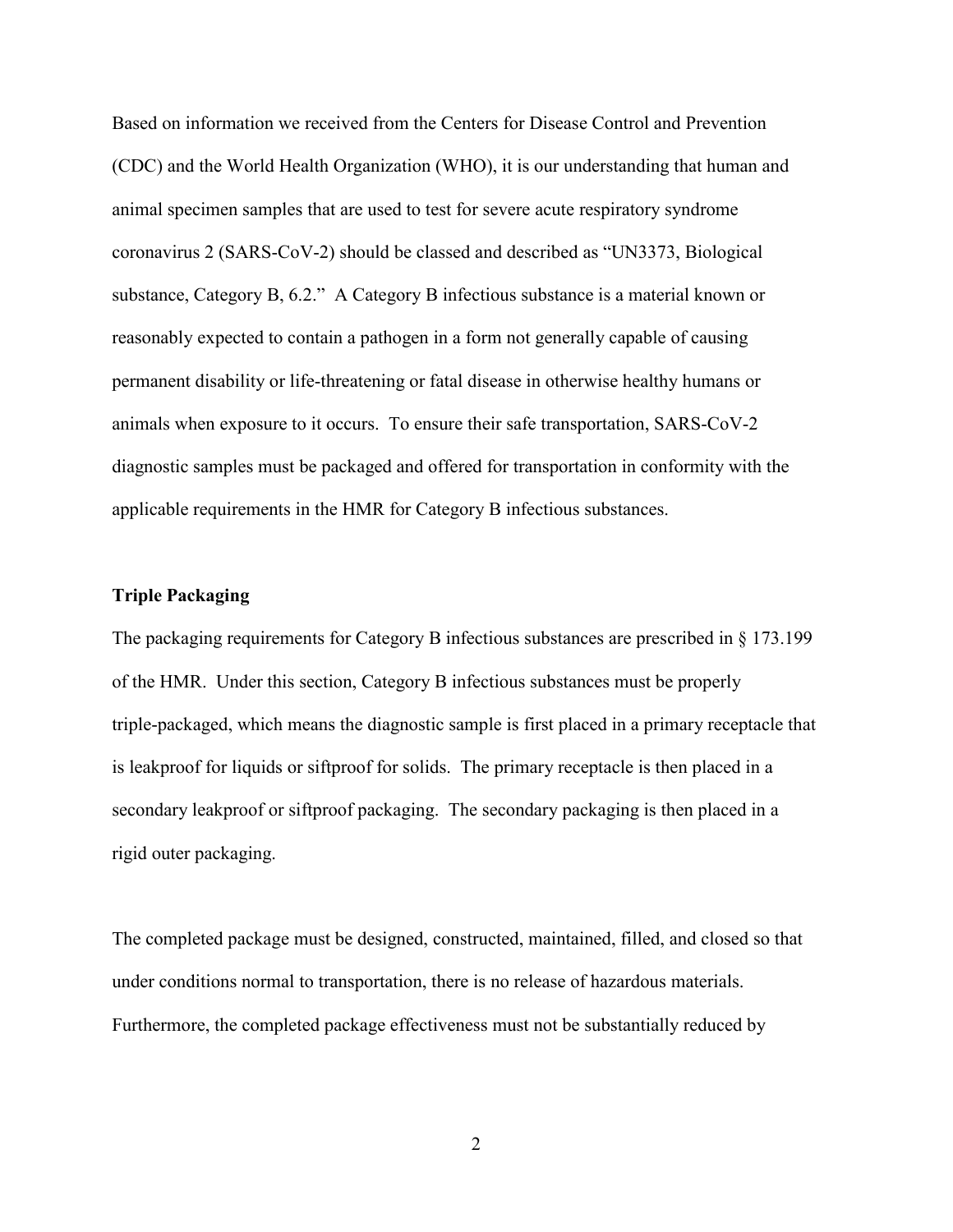temperature change, shock, pressure changes, and other conditions related to normal transportation.

Primary receptacles must be packed in secondary packagings in such a way that, under normal conditions of transport, they cannot break, be punctured, or leak their contents into the secondary packaging. If several fragile primary receptacles are placed in the secondary package, they must be wrapped or separated to prevent contact between them. Secondary packagings, such as a biohazard bag, must be secured in rigid outer packagings. Furthermore, for liquid Category B infectious substances, there must be absorbent material placed between the primary receptacle and secondary package that is of sufficient quantity to absorb the total amount of liquid and not compromise the integrity of the cushioning material or outer packaging should the primary receptacle leak or break. For solid Category B infectious substances, the primary and secondary receptacles must be siftproof. If residual liquid may be present within the primary receptacle for a solid, or the solid may become liquid in transportation, the solid sample must be transported in conformance with § 173.199(b), the requirements for a liquid Category B material.

#### **Package Capability Requirements**

The completed package must also be capable of passing the drop test specified in § 178.609(d) of the HMR at a drop height of at least 1.2 meters (3.9 feet). Following the test, there must be no leakage from the primary receptacle, which must remain protected by the absorbent material, when required, in the secondary packaging.

3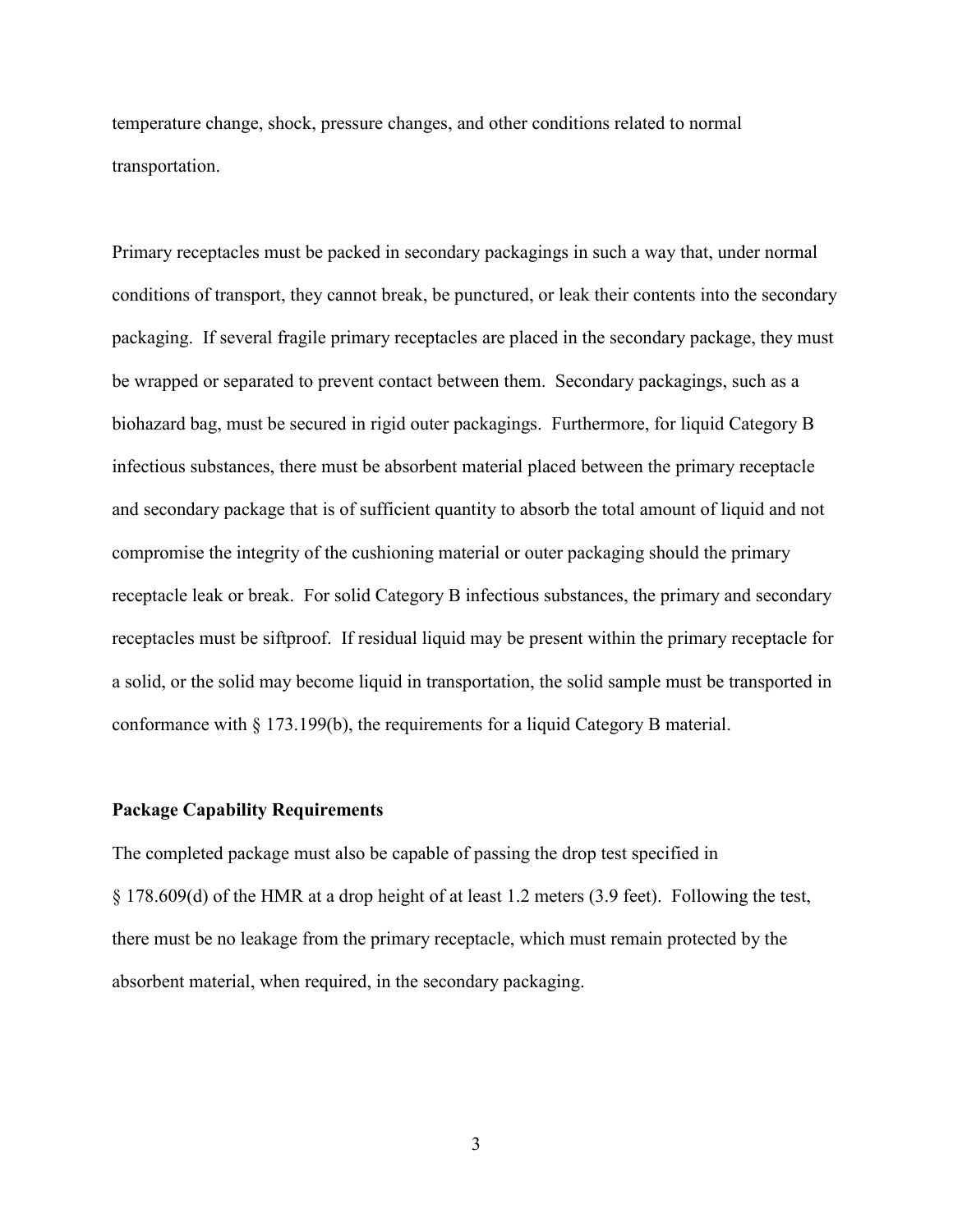### **Transport by Air**

If the package is offered for transportation by aircraft, and the Category B infectious substance is liquid, the primary receptacle or the secondary packaging must be capable of preventing leaks by withstanding an internal pressure of not less than 95 kPa (0.95 bar, 14 psi). In addition, if a liquid Category B infectious substance is shipped by aircraft, the maximum quantity contained in each primary receptacle, including any material used to stabilize or prevent degradation of the sample, may not exceed 1 L (34 ounces), and the maximum quantity contained in each outer packaging, including any material used to stabilize or prevent degradation of the samples, may not exceed 4 L (1 gallon). If a solid Category B infectious substance remains solid and is shipped by aircraft, the maximum quantity contained in each outer packaging, including any material used to stabilize or prevent degradation of the samples but not including body parts, organs or whole bodies, may not exceed 4 kg (8.8 pounds). However, the outer packaging maximum quantity limit does not apply to ice, dry ice, or liquid nitrogen when these materials are used to maintain the integrity of the liquid or solid samples.

#### **Required Markings**

At least one side of the rigid outer packaging (usually a non-specification fiberboard box) must have a minimum dimension of 100 mm by 100 mm (3.9 inches). The package may not contain other hazardous materials except: refrigerants, such as dry ice or liquid nitrogen, as authorized under § 173.199(d); anticoagulants used to stabilize blood or plasma; or small quantities of Class 3, Class 8, Class 9, or other materials in Packing Groups II and III used to stabilize or prevent degradation of the sample, provided the quantity of such materials does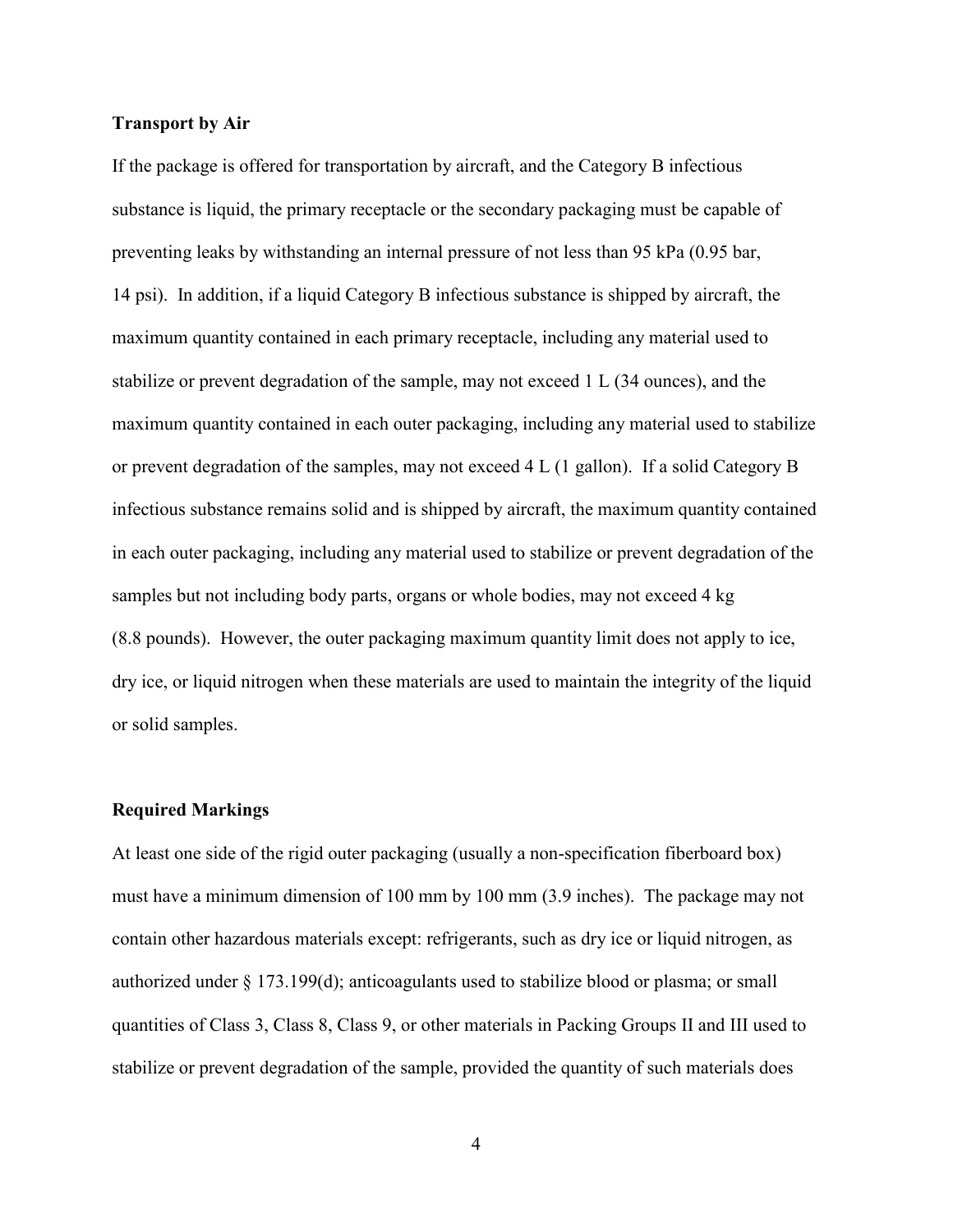not exceed 30 mL (1 ounce) or 30 g (1 ounce) in each inner packaging. Such preservatives are not subject to the requirements of the HMR.

The following square-on-point mark must be displayed on the outer surface of the rigid outer packaging on a background of contrasting color. The width of the line forming the border must be at least 2 mm (0.08 inches) wide and the letters and numbers must be at least 6 mm (0.24 inches) high. The size of the mark must be such that no side of the diamond is less than 50 mm (1.97 inches) in length as measured from the outside of the lines forming the border. For domestic transportation, a packaging marked prior to January 1, 2017, and in conformance with the requirements of  $\S 173.199(a)(5)$  in effect on December 31, 2014, may continue in service until the end of its useful life (see  $\S 173.199(a)(5)(ii)$ ).



The proper shipping name "Biological substance, Category B" must also be marked on the surface of the outer packaging adjacent to the diamond-shaped mark in letters that are at least 6 mm (0.24 inches) high.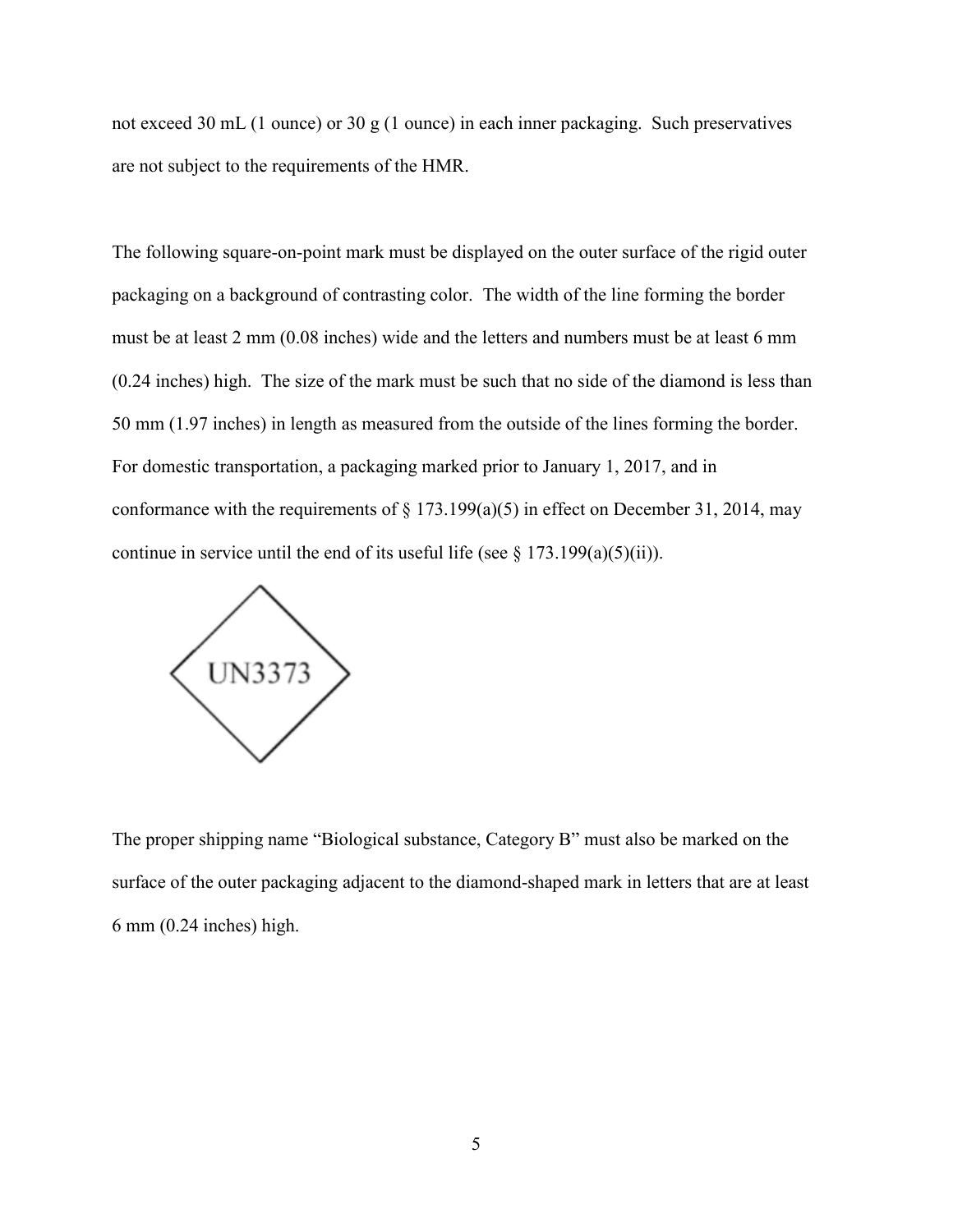### **Overpack Markings**

When packages are placed in an overpack, such as a shipping bag, the text "Biological substance, Category B" and square-on-point "UN3373" marking must be either clearly visible or reproduced on the outside of the overpack.

#### **Emergency Response Information**

The package must also contain emergency contact information either displayed on a written document (such as an air waybill or bill of lading) or on the outer package. This emergency contact information must include the name and telephone number of a person who is either knowledgeable about the material being shipped and has comprehensive emergency response and incident mitigation information for the material or has immediate access to a person who possesses such knowledge and information.

#### **Closure Instructions**

Clear instructions on filling and closing a packaging used to transport a Category B infectious substance must be provided by the packaging manufacturer and subsequent distributors to the consignor or person who prepares the package to enable the package to be correctly prepared for transport. A copy or electronic image of these instructions must be retained by the manufacturer and subsequent distributors for at least one year from the date of issuance, and made available for inspection by a Federal or state government representative upon request. Packagings must be filled and closed in accordance with the information provided by the packaging manufacturer or subsequent distributor. Lastly, each person who offers or

6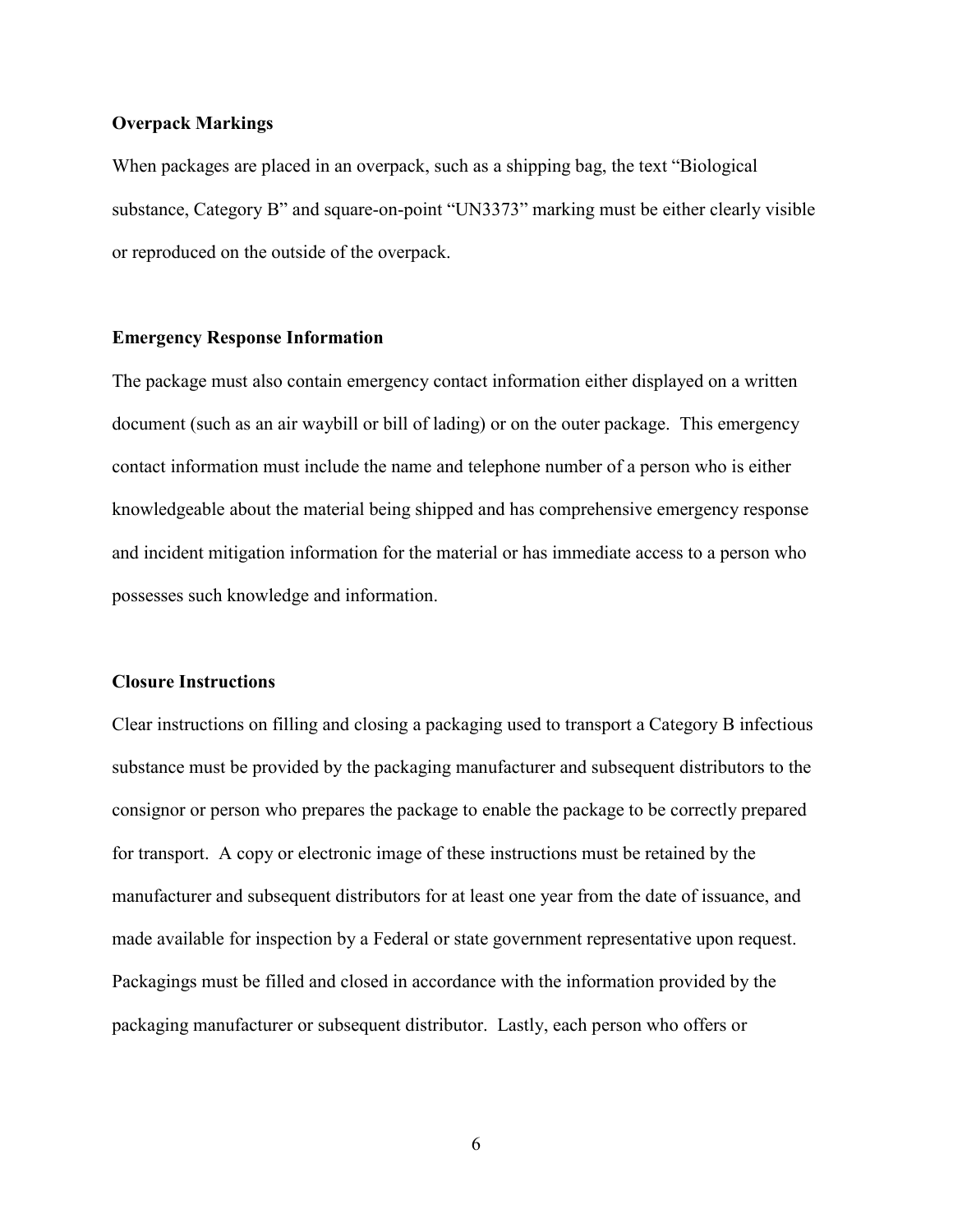transports a Category B infectious substance must know about the requirements of § 173.199 of the HMR.

Below is an example of the packaging required for Category B infectious substances:



#### **DIAGRAM OF CATEGORY B PACKAGE**

Source: Transporting Infectious Substances Safely, PHMSA, Published April 2020:

<https://www.phmsa.dot.gov/training/hazmat/transporting-infectious-substances-safely>

or

Source: Packaging and Shipping SARS CoV 2 Specimens, Cultures, Isolates and Waste,

PHMSA, Published May 2020

[https://www.phmsa.dot.gov/transporting-infectious-substances/packaging-and-shipping-sars](https://www.phmsa.dot.gov/transporting-infectious-substances/packaging-and-shipping-sars-cov-2-specimens-cultures-isolates-and-waste)[cov-2-specimens-cultures-isolates-and-waste](https://www.phmsa.dot.gov/transporting-infectious-substances/packaging-and-shipping-sars-cov-2-specimens-cultures-isolates-and-waste)

The HMR contain exceptions for Category B infectious substances that are based on maintaining a level of safety comparable to that provided for in the HMR (see  $\S$ § 173.6(a)(4) and 173.134(b) and (c)). These were developed over time in consultation with other federal and international health and/or transportation agencies, industry, and the regulated public.